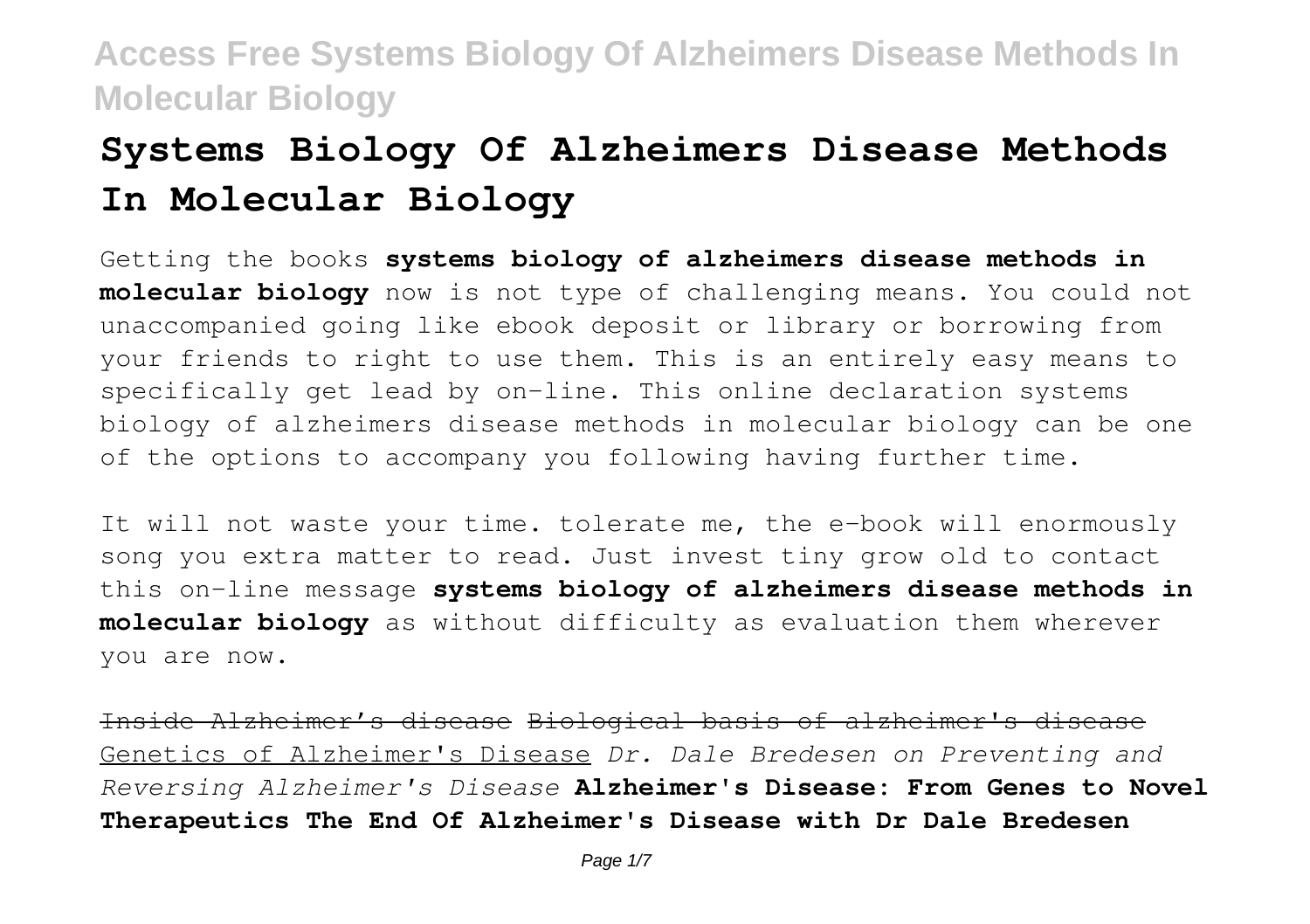**\u0026 Dr Daniel Amen** Alzheimer Disease | Osmosis How Alzheimer's Changes the Brain *Deciphering the Molecular Pathology of Alzheimer's Disease* The End of Alzheimer's with Dr. Dale Bredesen Alzheimer's Disease - Pathology, Tangles, Beta Amyloids What causes Alzheimer's Disease?

Alzheimer's Disease: APP Processing \u0026 Amyloid Plaque Formation An \"Alzheimer's Diet?\" Dietitian Amylee Amos Discusses The Bredesen Protocol

The Link Between Alzheimer's Disease \u0026 DDT<del>Inside the Brain:</del> Unraveling the Mystery of Alzheimer's Disease [HQ] **A precision approach to end Alzheimer's Disease | Dale Bredesen |**

**TEDxManhattanBeach** *PLAQUES \u0026 TANGLES Light-based therapy for Alzheimer's disease Understand Alzheimer's Disease in 3 Minutes* NIH: Unraveling the Mystery of Alzheimer's Disease

Alzheimer's disease - Molecular pathways and research 2-Minute Neuroscience: Alzheimer's Disease

Alzheimer's Disease - Tau Biology and Pathology

Dr. Dale Bredesen - The end of Alzheimer's - is it possible? | Ep108 Systems Biology \u0026 Functional Medicine: Chronic Disease Management with Jeffrey Bland, PhD *Inside the Brain: Unraveling the Mystery of Alzheimer's Disease* **Dialogue on Dementia: Advances in Genetics of Alzheimer Disease** *Systems Biology Of Alzheimers Disease* Page 2/7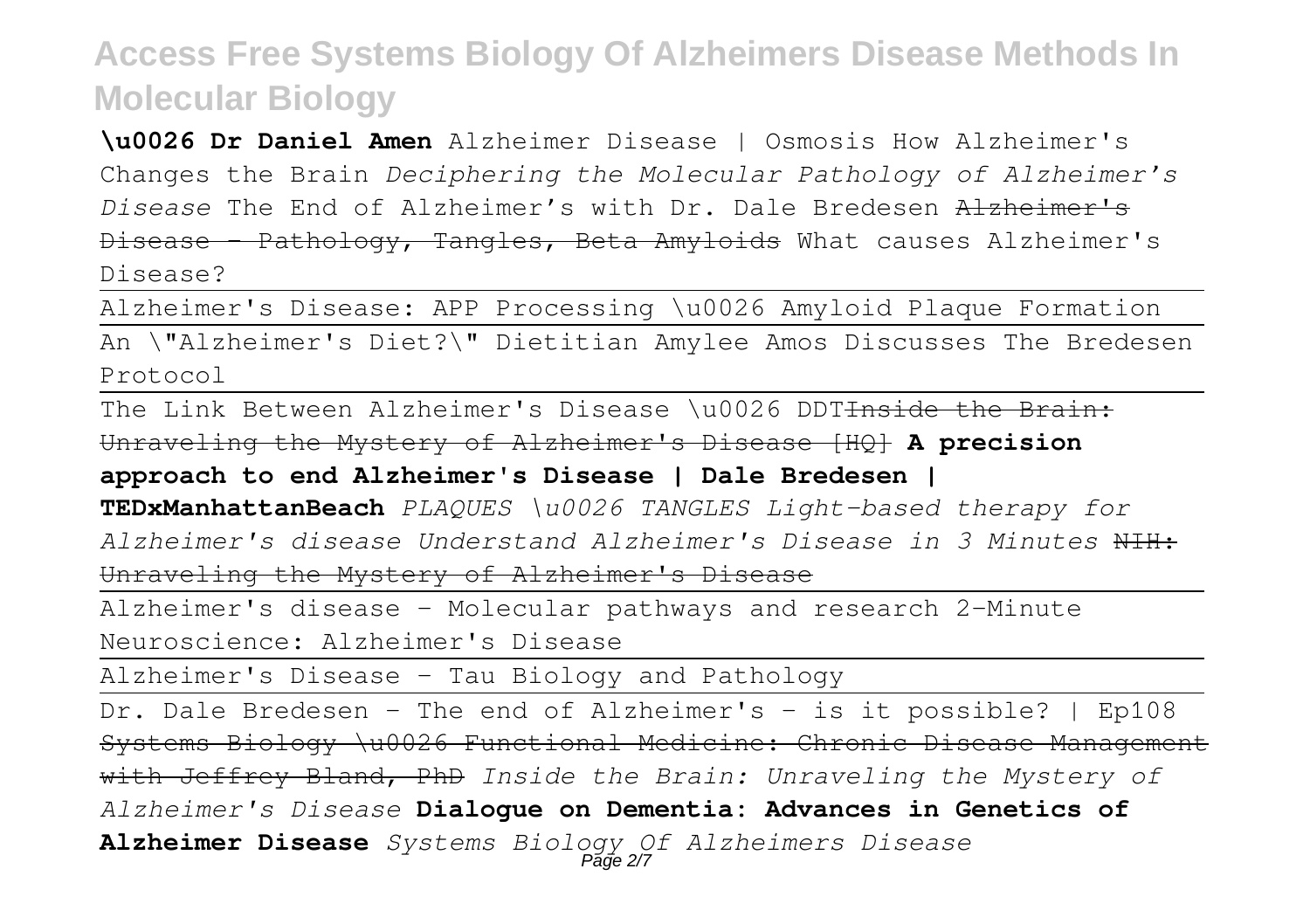Written for the highly successful Methods in Molecular Biology series, practical and cutting-edge, Systems Biology of Alzheimer's Disease is intended for post-graduate students, post-doctoral researchers and experts in different fields with an interest in comprehensive Systems Biology strategies applicable to AD and other complex multifactorial diseases (including other neurodegenerative diseases and cancers). This book aims to complement other excellent volumes and monographs on AD that ...

*Systems Biology of Alzheimer's Disease | Juan I. Castrillo ...* Written for the highly successful Methods in Molecular Biology series, practical and cutting-edge, Systems Biology of Alzheimer's Disease is intended for post-graduate students, post-doctoral researchers, and experts in different fields with an interest in comprehensive Systems Biology strategies applicable to AD and other complex multifactorial diseases (including other neurodegenerative diseases and cancers). This book aims to complement other excellent volumes and monographs on AD that ...

*Systems Biology of Alzheimer's Disease | SpringerLink* Alzheimer's disease (AD) is a protein misfolding-based rapid cognitive impairment in the aging brain. Because of its very widespread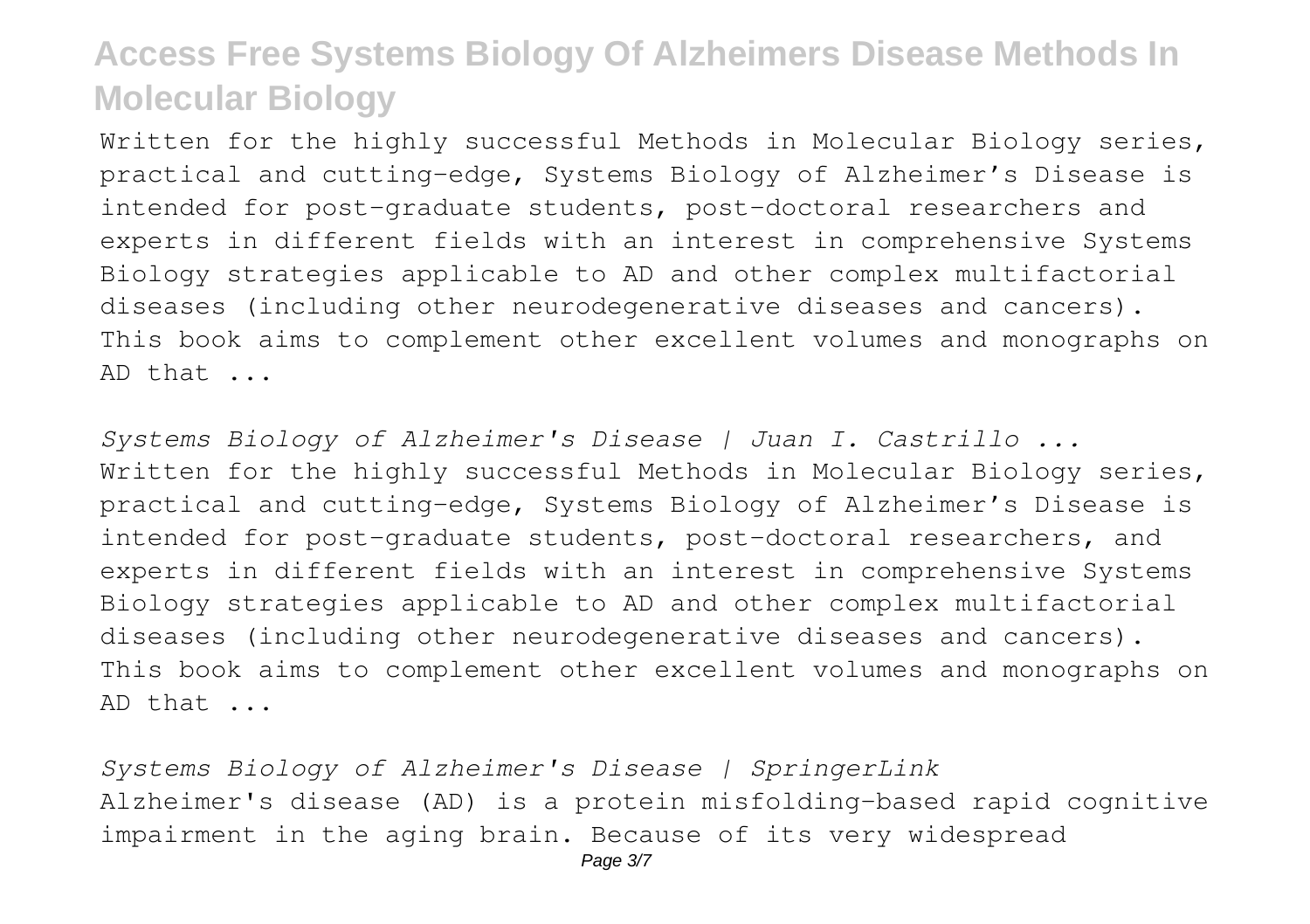molecular background, AD has been approached using genomic and proteomic methods and has accumulated a large body of data during the last 15 years.

*Systems biology of Alzheimer's disease: How diverse ...* Three of the modules are consistently increased in AD brain network proteome: inflammatory, myelination, and RNA binding/splicing, while the remaining three are consistently decreased: synaptic, mitochondrial, and cytoskeleton.Fig. 2LOCAL PROTEOMICS APPROACHES TO DEFINE THE CELLULAR BASIS OF ALZHEIMER'S DISEASE.:

*Systems-based proteomics to resolve the biology of ...* Written for the highly successful Methods in Molecular Biology series, practical and cutting-edge, Systems Biology of Alzheimer's Disease is intended for post-graduate students, post-doctoral researchers and experts in different fields with an interest in comprehensive Systems Biology strategies applicable to AD and other complex multifactorial diseases (including other neurodegenerative diseases and cancers).

*Systems biology of Alzheimer's disease (Book, 2016 ...* The newly established Alzheimer Precision Medicine Initiative (APMI) has provided insights into precision medicine for AD. Moreover,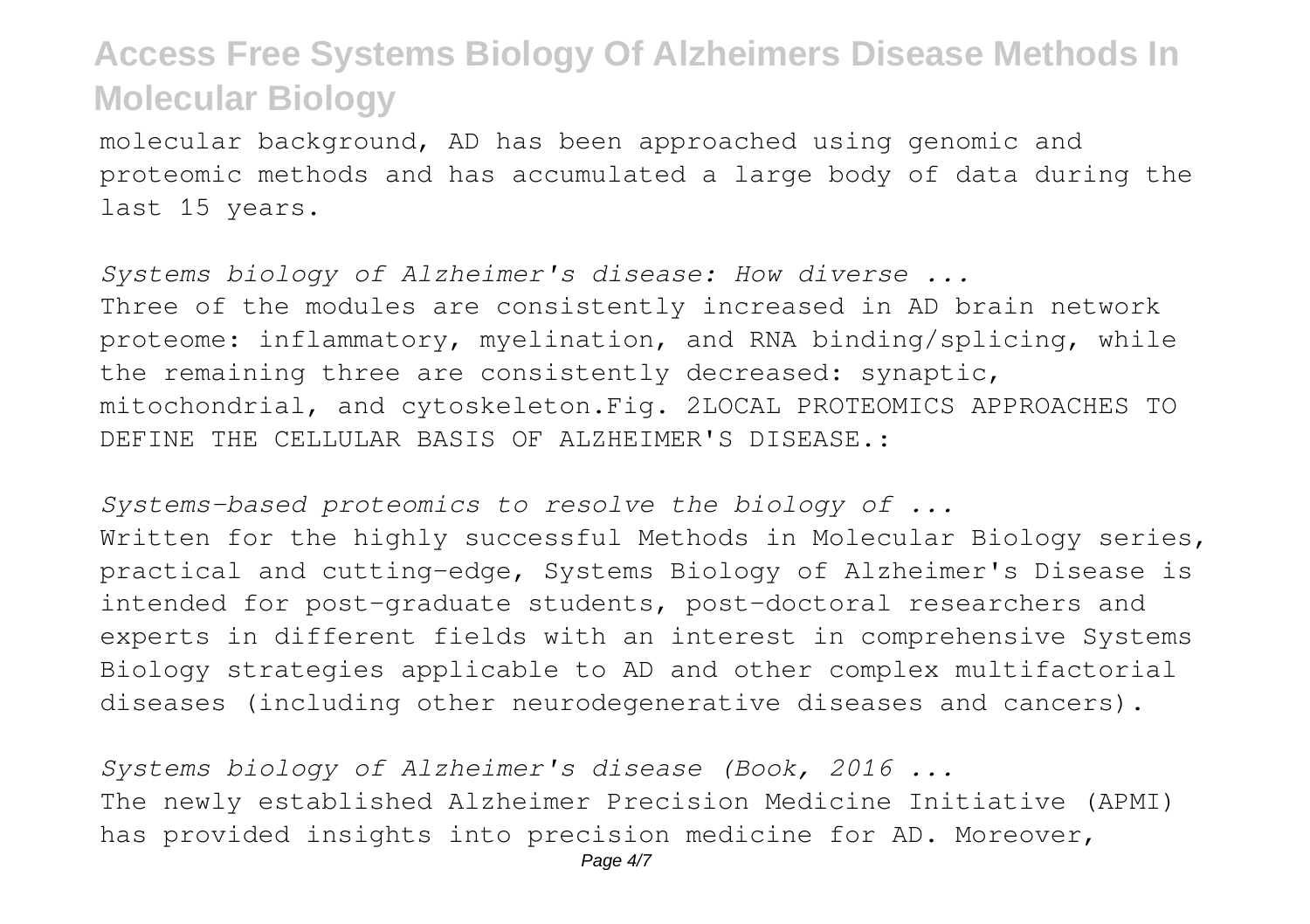systems biology approaches will be essential to develop and test hypotheses (Readhead et al., 2018). With the emergence of paradigm shifts in how researchers conceptualize medical science and research, studies on AD may be at a transformational stage.

*Systems biology and gene networks in Alzheimer's disease ...* Alzheimer's disease (AD) is a complex multifactorial disease, involving a combination of genomic, interactome, and environmental factors, with essential participation of (a) intrinsic genomic susceptibility and (b) a constant dynamic interplay between impaired pathways and central homeostatic networks of nerve cells.

*Systems Biology Methods for Alzheimer's Disease Research ...* Alzheimer's disease (AD) and many other neurodegenerative disorders are multifactorial in nature, involving a combination of genomic, epigenomic, network dynamic and environmental factors. A proper investigation requires new integrative Systems Biology ap

*Systems Biology of Alzheimer's Disease*

Passageway of systems biology and neurophysiology. J Alzheimers Dis 64, S47–S105. [6] Cummings JL , Tong G , Ballard C (2019) Treatment combinations for Alzheimer's disease: Current and future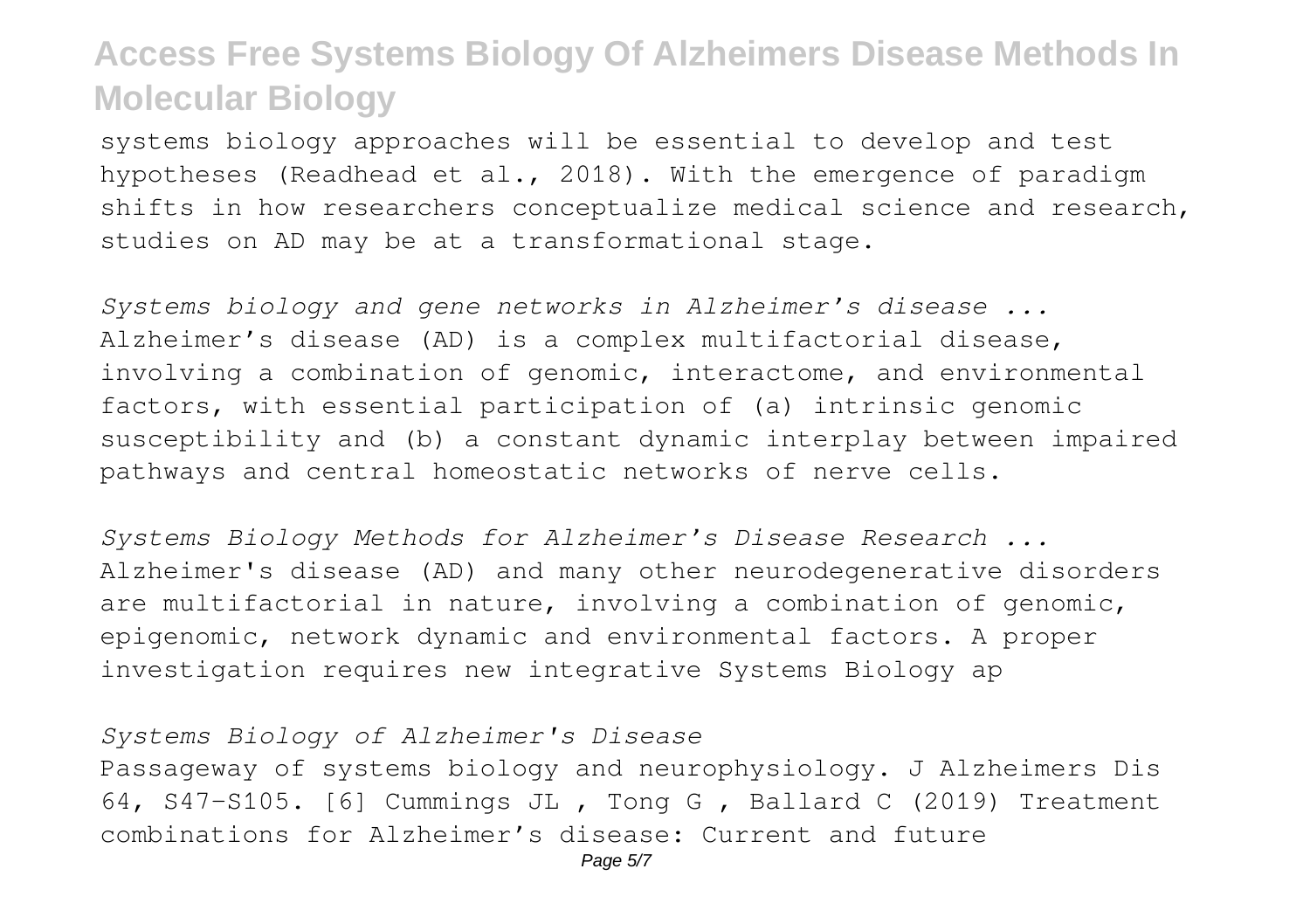pharmacotherapy options. J Alzheimers Dis 67, 779–794. [7]

*Lithium as a Treatment for Alzheimer's Disease: The ...*

Alzheimer's disease is thought to be caused by the abnormal build-up of proteins in and around brain cells. One of the proteins involved is called amyloid, deposits of which form plaques around brain cells. The other protein is called tau, deposits of which form tangles within brain cells. Although it's not known exactly what causes this process to begin, scientists now know that it begins many years before symptoms appear.

*Alzheimer's disease - Causes - NHS*

Lewy bodies are the inclusion bodies – abnormal aggregations of protein – that develop inside nerve cells affected by Parkinson's disease (PD), the Lewy body dementias (Parkinson's disease dementia and dementia with Lewy bodies), and some other disorders.They are also seen in cases of multiple system atrophy, particularly the parkinsonian variant (MSA-P).

*Lewy body - Wikipedia*

Alzheimer's disease (AD) is a common neurodegenerative disorder characterized by progressive loss of cognitive functions and memory